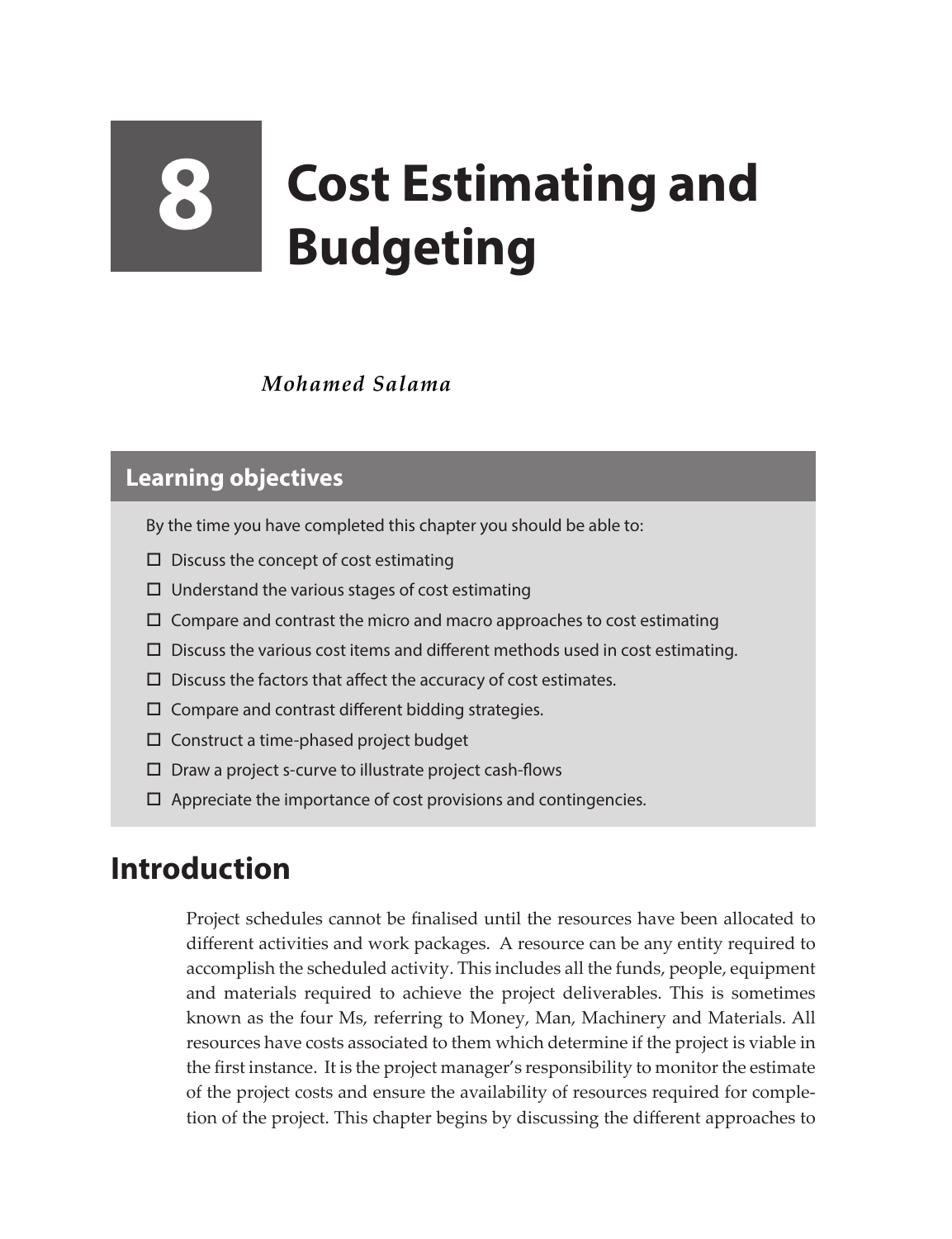cost estimating, investigating the main cost items and the key factors that should be considered during the cost estimating process amid the resource constraints imposed on a project. The chapter then discusses the accuracy of cost estimates and concludes by demonstrating how to create a time-phased budget, which is used to monitor and control project expenditure.

# **8.1 Types of project costs**

Besides the cost of resources, the total project expenditure also includes other cost drivers such as overhead expenses and facilities. It is essential that all cost drivers are identified at the early stages of the project lifecycle as this ensures that budgets are based on accurate information and include all the costs associated with the project. Within any project, cost drivers fall into two categories:

- Direct dosts
- Indirect dosts

#### **Direct costs**

These are costs that are clearly specific to a project or individual work package and include:

- **Labour:** These are the human resources working on the project and often represent its biggest cost. They include the project team, external consultants and all personnel identified on the OBS. Labour costs are calculated either by set fixed fee or by an hourly rate.
- **Equipment:** People working on a project normally require some form of equipment in order to perform their task. This could range from a computer to specialist machinery. Equipment costs are calculated by the daily/weekly hire of the equipment or when necessary, the purchase of equipment
- **Material:** Most projects require materials in order to be realised. These are the inputs of the project that are transformed into a project deliverable through the project being executed. For example, brick for construction projects, film for advertising projects or paper for printing projects. Material costs are calculated on the quantity of the material required.
- **Facilities:** Some projects are performed remotely from the participating organisation and require independent facilities such as office accommodation, utilities and other consumables.